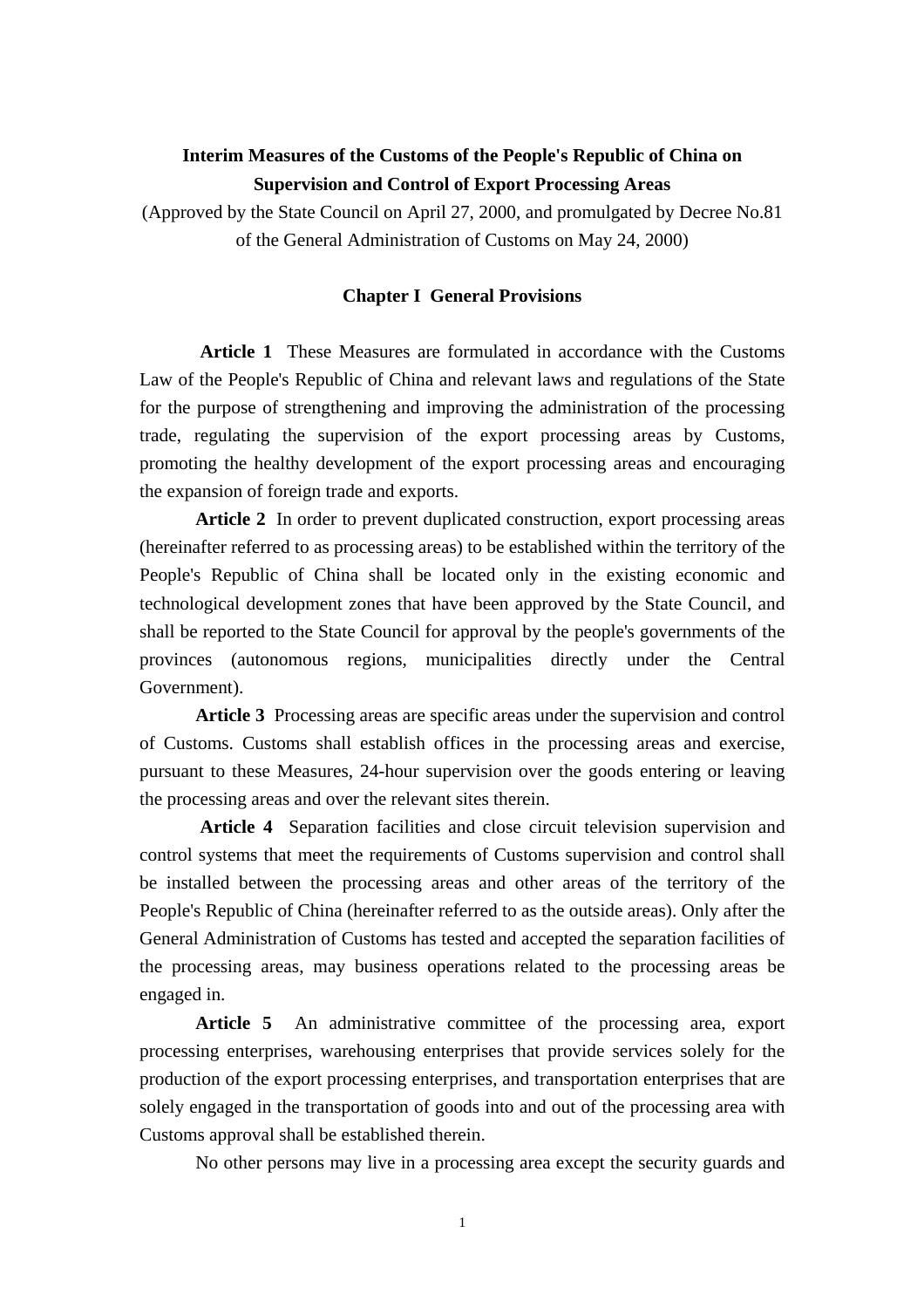the duty-employees of enterprises. No profit-oriented consumer facilities may be established.

 **Article 6** No retailing business, general trade, transit trade and other business irrelevant to the processing area may be conducted therein.

 **Article 7** The enterprises established within the processing areas (hereinafter referred to as enterprises within the areas) shall go through registration formalities with Customs.

 **Article 8** Enterprises within the areas shall, in accordance with the provisions of the Accounting Law of the People's Republic of China and the relevant laws and regulations of the State, set up account books and statements that meet the requirements of Customs supervision and control. They shall make entries and conduct accounting on the basis of the legitimate and valid vouchers and make a record of such items as inventory, assignment, transfer, sale, processing, use and consumption of the enterprises' goods and articles entering or leaving the processing areas.

 **Article 9** The processing areas shall be subjected to computer network control and the Customs auditing system.

 Enterprises within the areas shall establish computerized databases that conform to the requirements of Customs supervision and control, connect them to Customs through computer networks and exchange electronic data each other.

 **Article 10** The bank guarantee ledger system for processing trade shall not be applied to the processing trade business conducted by enterprises within the areas, and Customs shall not exercise administration by the Processing Trade Register.

 **Article 11** Customs has the power, in accordance with the provisions of the Customs Law of the People's Republic of China, to conduct inspections and examinations of goods, articles, means of transport and persons entering or leaving the processing areas and relevant sites therein.

 **Article 12** The State does not levy value-added tax on the processed products within the areas.

 **Article 13** No goods or articles that are prohibited from being imported or exported by the State may enter or leave the processing areas.

# **Chapter II Supervision and Control of Goods Moving between the Processing Areas and Places outside China**

 **Article 14** With respect to the goods moving between a processing area and a place outside China, the owner of goods or his agent shall fill in a filing list of goods entering or leaving China on the basis of the documents of approval issued by the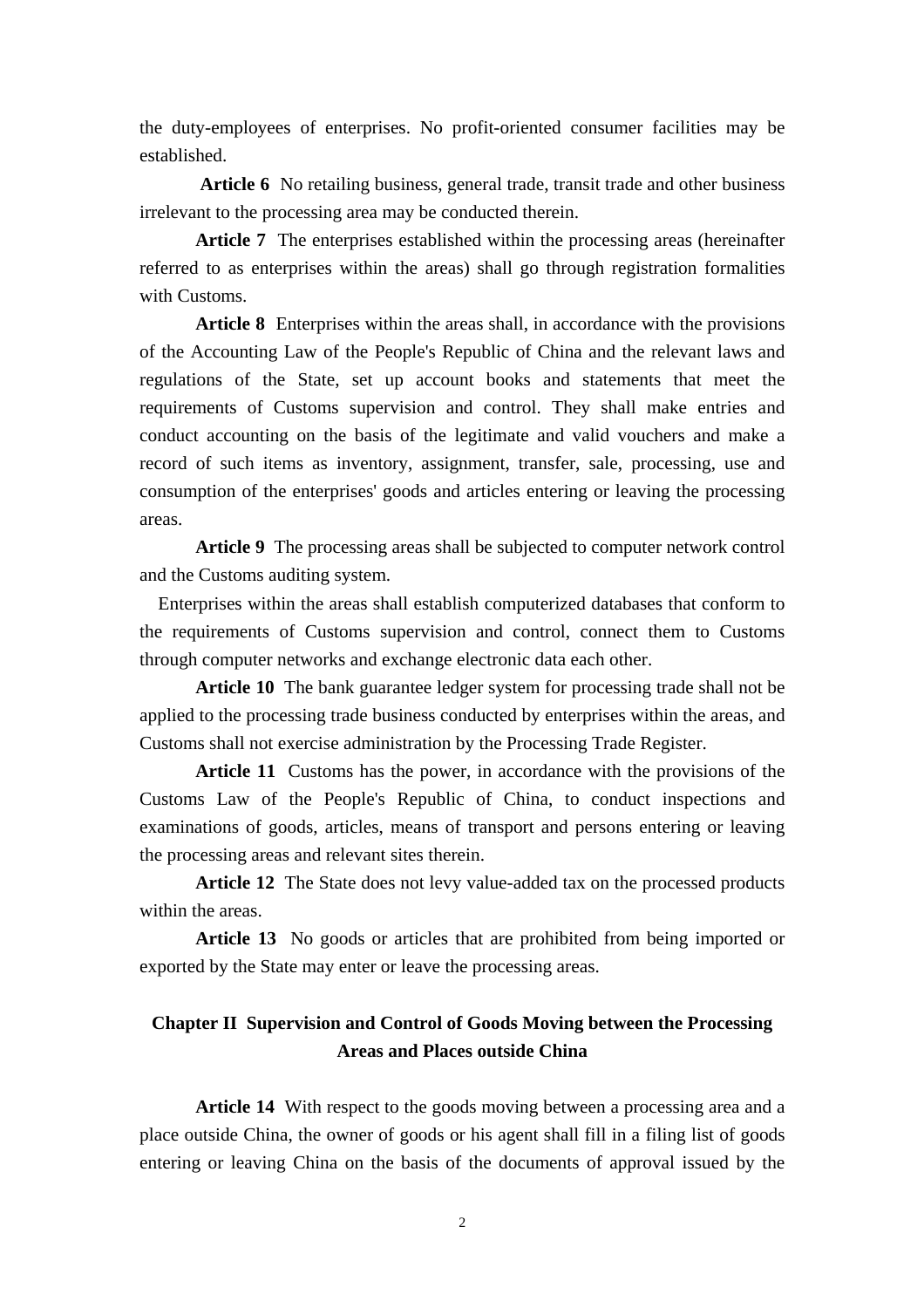administrative committee of the processing area, and file it with the competent Customs office. The filing list shall be uniformly printed and distributed by the General Administration of Customs.

 **Article 15** With respect to the goods moving between a processing area and a place outside China, Customs shall exercise supervision and control through direct release or by transshipment to another Customs office.

 **Article 16** Import or export quota control and licensing control shall not apply to the goods moving between processing areas and places outside China, except those goods to which the passive export control applies.

 **Article 17** With respect to goods entering a processing area from a place outside China, the import duties and taxes related to importation shall be collected according to the following provisions except where laws and regulations provide otherwise:

 (1) Machines and equipment needed for infrastructure construction projects for the production in the area, and materials for capital construction needed for the construction of factory buildings and storage facilities shall be exempted from duties and taxes.

 (2) Machines, equipment, modeling tools and parts and components used for the maintenance thereof, which are needed for the production of the enterprises within the areas shall be exempted from duties and taxes.

 (3) Raw materials, spare parts, components, packing materials and materials for productive consumption, which are needed for the processing of products for export by enterprises within the areas, shall be treated as bonded goods.

 (4) Articles for office use in reasonable quantities needed by the enterprises and administrative bodies within the areas shall be exempted from duties and taxes.

 (5) With respect to means of transport and consumer goods which are used by the enterprises and administrative bodies within the areas, the Customs declaration formalities shall be fulfilled in accordance with the provisions concerning imported goods and Customs shall collect duties and taxes in accordance with the regulations.

 **Article 18** The goods manufactured by the enterprises within the areas, leftovers, surplus materials, rejects and sub-standard products, wastes, etc. arising in the course of the processing and production shall be exempted from export duties if they are to be sold abroad except where laws and regulations provide otherwise.

## **Chapter III Supervision and Control of Goods Moving between Processing Areas and Outside Areas**

Article 19 For goods transported from the processing areas to outside areas,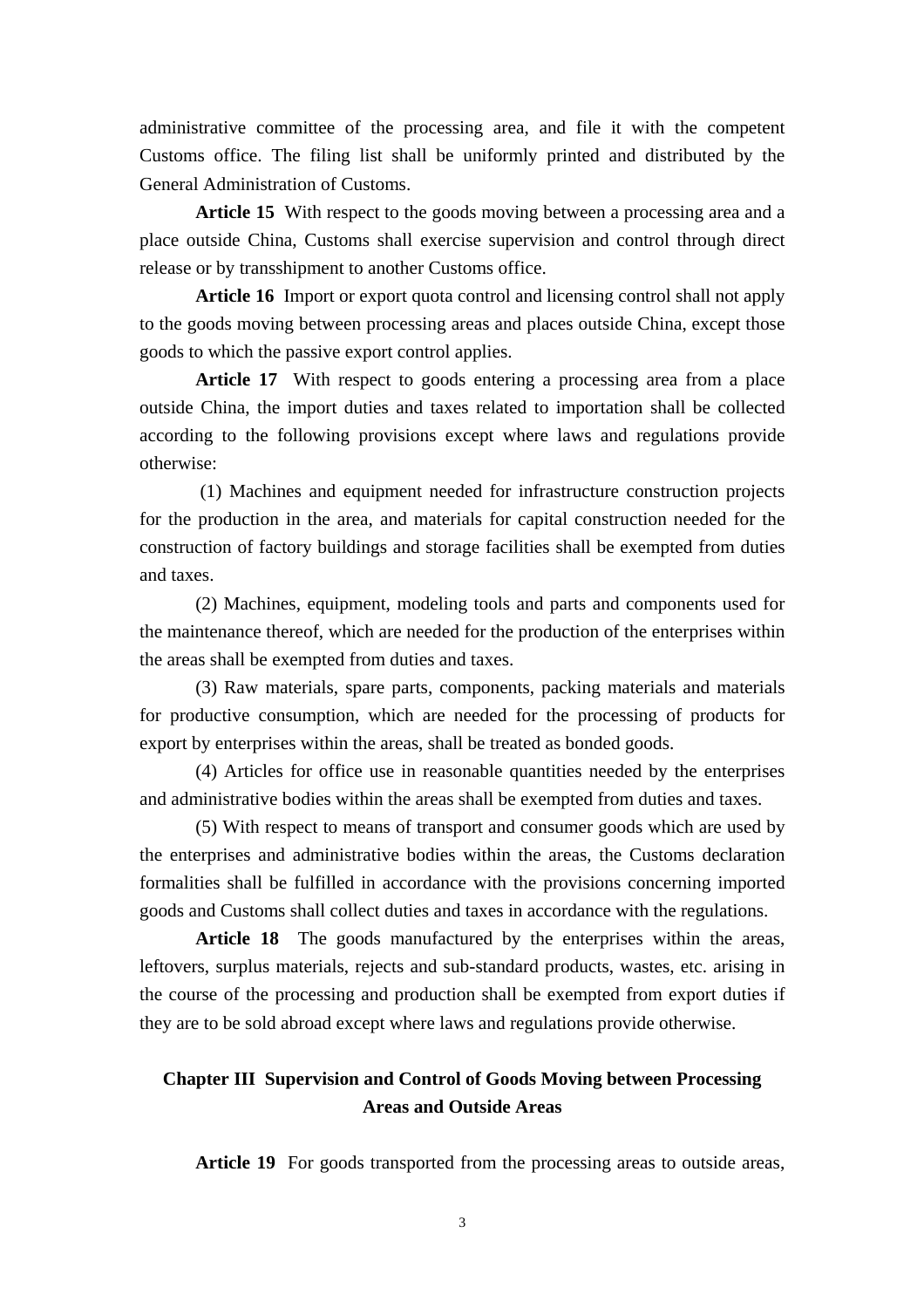Customs shall handle declaration formalities in accordance with the provisions concerning imported goods and treat them as manufactured goods in collecting duties and taxes. If the goods are under the licensing control, the valid import licensing certificates shall also be presented to Customs.

Article 20 The goods manufactured by the enterprises within the areas, leftovers, rejects and sub-standard products, wastes, etc. arising in the course of the processing and production shall be re-exported out of China. Where there is a need to transport them to outside areas under special circumstances, they shall be valued and taxed according to their value of utility upon application by the enterprises and verification and approval by the competent Customs offices. If the goods are under the licensing control, the valid import licensing certificates shall also be presented to Customs.

 Where leftovers and wastes of no commercial value need to be transported to outside areas for destruction, exit formalities shall be completed with the competent Customs offices on the basis of the documents of approval issued by the administrative committee and the environmental protection department. Customs shall exempt them from import licenses and duties and taxes.

 **Article 21** Enterprises within the areas shall not entrust enterprises located outside the areas to do the processing of products. Where, under special circumstances, it is necessary to entrust enterprises located outside the areas to conduct any processing operation due to technical and processing difficulties to meet the required product standards, on condition that such processing of products shall not change the basic feature and quantity of the original products (at the time of the exit from the area), the entrusted enterprises located outside the areas may, upon approval of the commissioner of the competent Customs office, pay to the competent Customs office in the processing area the amount of guarantee equivalent to the value of the products and complete exit formalities with reference to the provisions pertaining to the control of temporarily imported goods.

 The period for entrusted processing by an enterprise outside the area is six months, and no extension of the period shall be permitted. Upon the completion of the processing, the processed products (including rejects and sub-standard products and wastes) shall be transported back to the areas, and formalities for examining and releasing the products, verifying and canceling the accounts thereof shall be completed with the competent Customs offices in the processing areas on the basis of the application for entrusted processing outside the areas and the relevant documents originally written out at the time of their exit from the area.

 **Article 22** Machines, equipment, modeling tools, etc. which are sold by enterprises within the areas to places outside the areas shall be dealt with in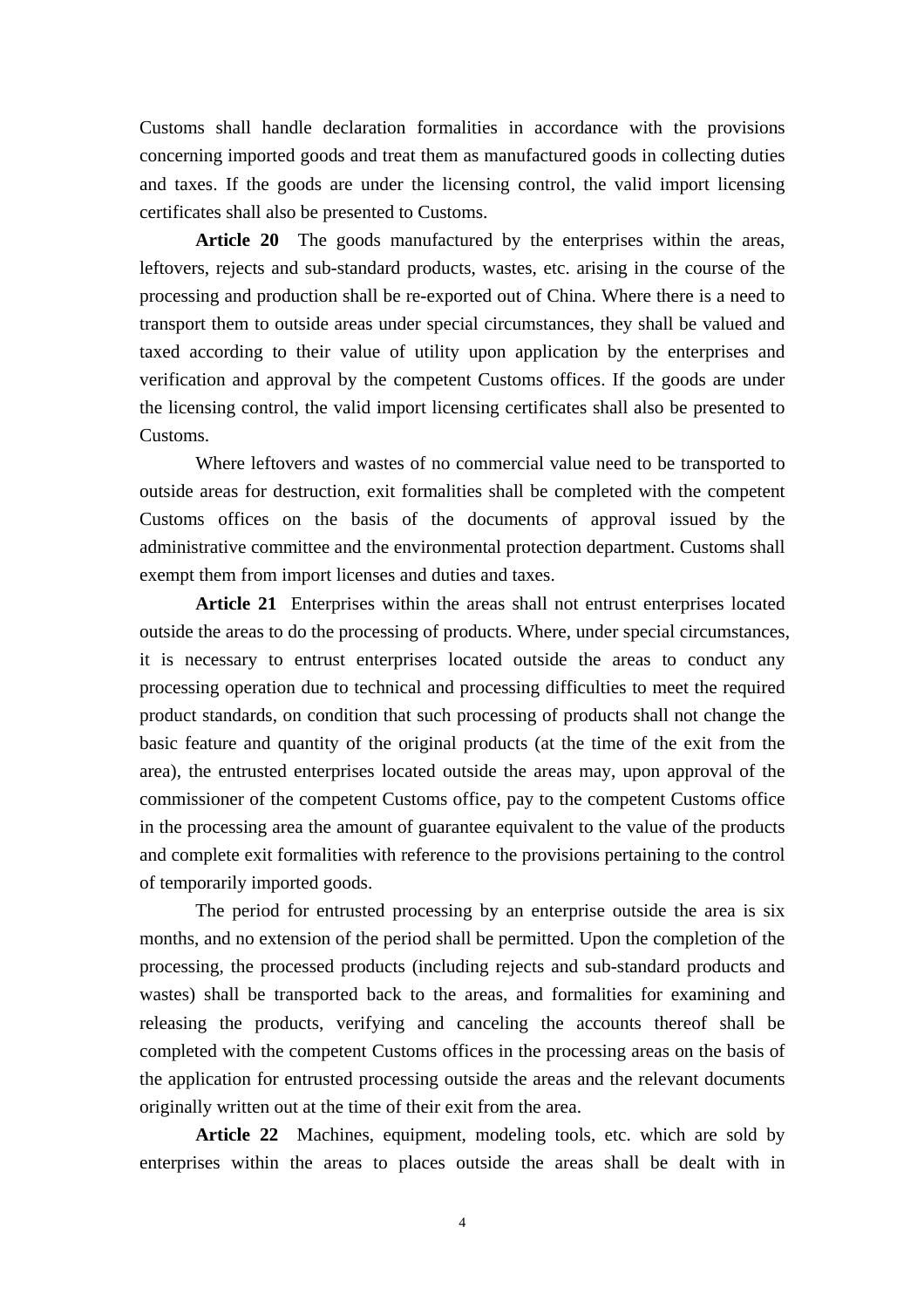accordance with relevant existing import policies and the relevant provisions of the State.

 **Article 23** The enterprises within the areas may have their products tested, examined or exhibited outside the areas upon approval of the competent Customs offices. For products to be tested, examined and inspected or exhibited, formalities pertaining to exit from the areas shall be executed in accordance with Customs regulations on control of temporarily imported goods.

 **Article 24** Where machines, equipment, modeling tools, articles for office use, etc. which are used in the areas need to be transported to outside areas for maintenance, testing or examination, enterprises within the areas or the administrative bodies shall fill in the Contact Sheet for Examination, Inspection and Maintenance of the Goods Transported from within the Export Processing Area to an Outside Area, submit applications to the competent Customs offices, and may transport those machines, equipment, modeling tools, articles for office use, etc. to outside areas for maintenance, testing or examination and inspection only upon approval, registration and inspection by the competent Customs offices.

 Where an enterprise within the area transports modeling tools to outside areas for maintenance, testing or examination and inspection, the sample products manufactured by these modeling tools shall be retained for the examination by Customs of the modeling tools transported back into the areas.

 Machines, equipment, modeling tools, articles for office use, etc. transported to outside areas for maintenance, testing or examination and inspection shall not be used for the processing, production and use in outside areas.

 **Article 25** Machines, equipment, modeling tools, articles for office use, etc. transported to outside areas for maintenance, testing or examination and inspection shall be transported back into the processing areas within two months from the date on which they are transported out of the areas. Where they cannot be transported back on time under special circumstances, enterprises within the areas shall, within seven days before the expiry of the period, explain the circumstances to the competent Customs offices and apply for an extension of the period. The extension of the period may only be approved for one time and the period may not be extended more than one month.

Article 26 For machines, equipment, modeling tools, articles for office use, etc. transported to outside areas for maintenance, they may be transported back into the areas only on condition that it is possible for Customs to identify that they are the original articles or new parts, components or accessories of the same specifications, and where new parts, components or accessories have replaced the original ones, the original ones shall be transported back into the areas together with the new ones.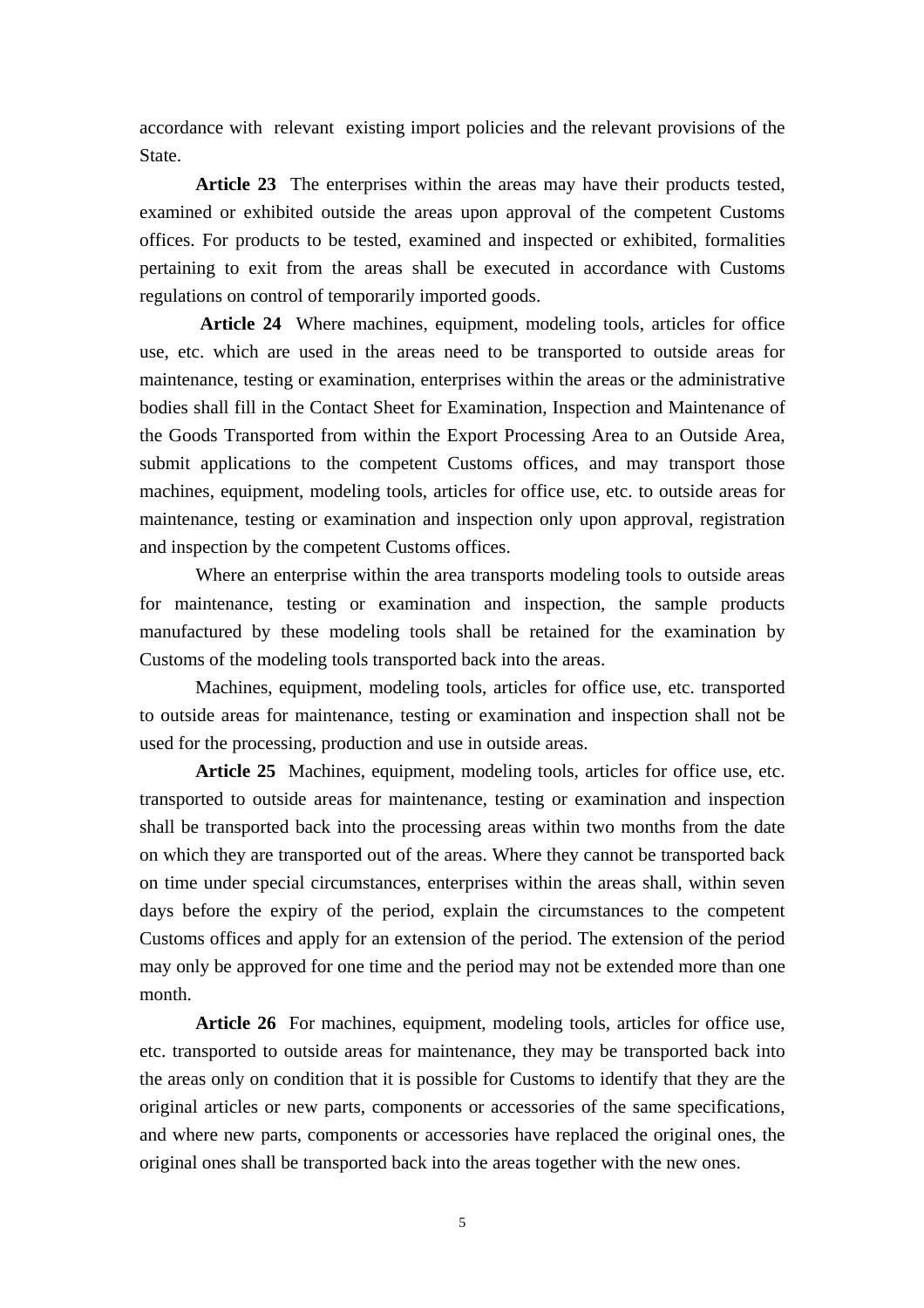**Article 27** Goods entering the processing areas from outside areas shall be deemed as exports, and Customs declaration formalities for exports shall be fulfilled. An export tax refund shall be processed in accordance with the following provisions, unless otherwise provided for by laws and regulations:

 (1) For domestically produced machines, equipment, raw materials, spare parts, components and packing materials entering the processing areas from outside areas for the use of enterprises within the areas, and goods and materials for capital construction in a reasonable amount needed for the construction of infrastructures, production facilities and office buildings for the processing enterprises and the administrative bodies therein, Customs shall handle the declaration formalities in accordance with the relevant provisions on exported goods and issue a declaration form for export tax refunds. Enterprises located outside the areas shall apply to the tax authorities for undergoing export tax refund (exemption) formalities by presenting the export tax rebate vouchers of the declaration forms, and the specific measures for the administration of tax refunds (exemptions) shall be provided separately by the State Administration of Taxation.

 (2) For consumer goods, means of transport, etc. entering the processing areas from outside areas for the use of enterprises and the administrative bodies within the areas, Customs shall not issue the declaration forms for export tax refunds.

 (3) For imported machines, equipment, raw materials, spare parts, components, packing materials, goods and materials for capital construction, etc. entering the processing areas from outside areas, the enterprises located outside the areas shall submit a list of the aforesaid goods and articles to Customs and undergo export declaration formalities, and Customs shall release them upon examination. The import duties and taxes already paid for the aforesaid goods and articles shall not be refunded.

 (4) Where it is necessary to transport commodities which are prohibited by the State from being exported or which are under State's centralized management into the processing areas for any processing operation due to inadequate domestic techniques to meet the requirements of a product, the matter shall be reported to the Ministry of Foreign Trade and Economic Cooperation for approval, and Customs shall exercise supervision and control according to the measures for administration of exported materials processing, and shall not issue export tax refund declaration forms for those goods transported into the processing areas.

 **Article 28** The goods and articles transported into the processing areas from outside areas shall be transported to the places or warehouses designated by Customs, and enterprises located outside the areas shall fill in export declaration forms and undergo Customs declaration formalities at the competent Customs offices in the processing areas by presenting purchase invoices and packing lists issued within the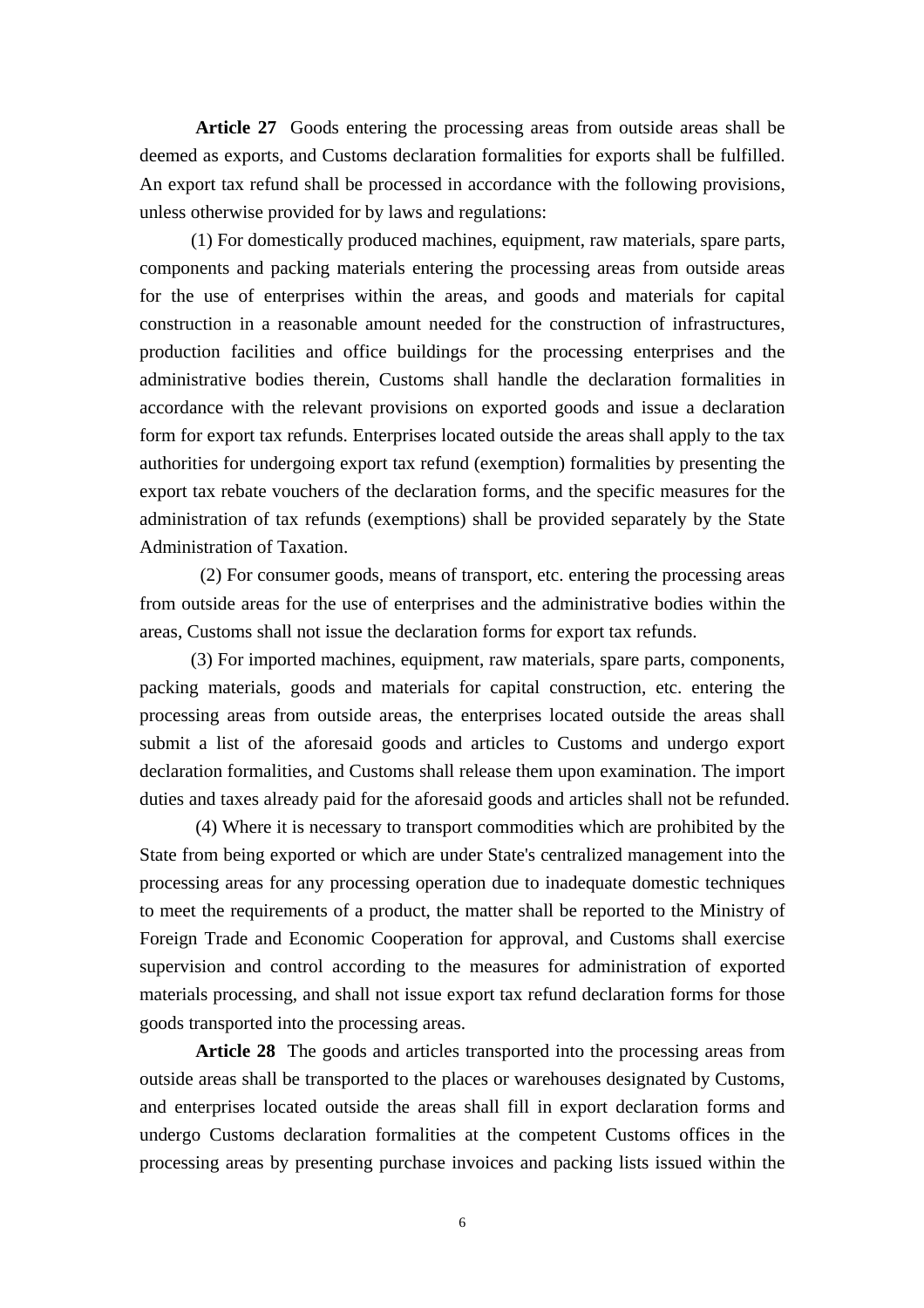territory of China.

 **Article 29** The goods transported into the processing areas from outside areas shall undergo substantive processing by enterprises within the areas before they can be shipped overseas.

### **Chapter IV Supervision and Control of Goods within Processing Areas**

 **Article 30** Goods which move into or out of the processing areas by the enterprises within the areas shall be truthfully declared to the competent Customs offices, and Customs shall examine, inspect and release the goods which move into or out of the processing areas by the enterprises within the areas, and cancel accounts through verification on the basis of the memorandum lists and relevant documents.

 Customs formalities for filing for the record, declaration, examination and inspection and release of goods moving into or out of the processing areas as well as account cancellation through verification shall be undertaken within the processing areas.

 **Article 31** The goods within the processing areas may be assigned or transferred between enterprises within the areas, and both of the parties involved shall report in advance to Customs for the record the names, quantities, values of the goods to be assigned or transferred and other relevant detailed particulars.

 **Article 32** Processing enterprises within the areas may not sell outside the areas imported raw materials, spare parts and components which have not undergone substantive processing. Enterprises engaging in warehousing service within the areas may not provide the raw materials, spare parts and components in their custody to enterprises located outside the areas.

 **Article 33** Enterprises within the areas shall present the account books and relevant documents of the enterprises to the competent Customs offices and undergo account cancellation formalities every six months, starting from the date on which they began their business of export processing or the business of warehousing service.

 **Article 34** Where the goods which have entered the processing areas are reduced in quantity or destroyed due to *force majeure* during the processing or warehousing period, the processing enterprises or the warehousing enterprises within the areas shall report the circumstances to the competent Customs offices within 10 days from the date of their discovery thereof and give their explanations. Customs shall approve a deduction from their account books upon verification and confirmation.

### **Chapter V Supervision and Control of Goods Moving between Processing Areas**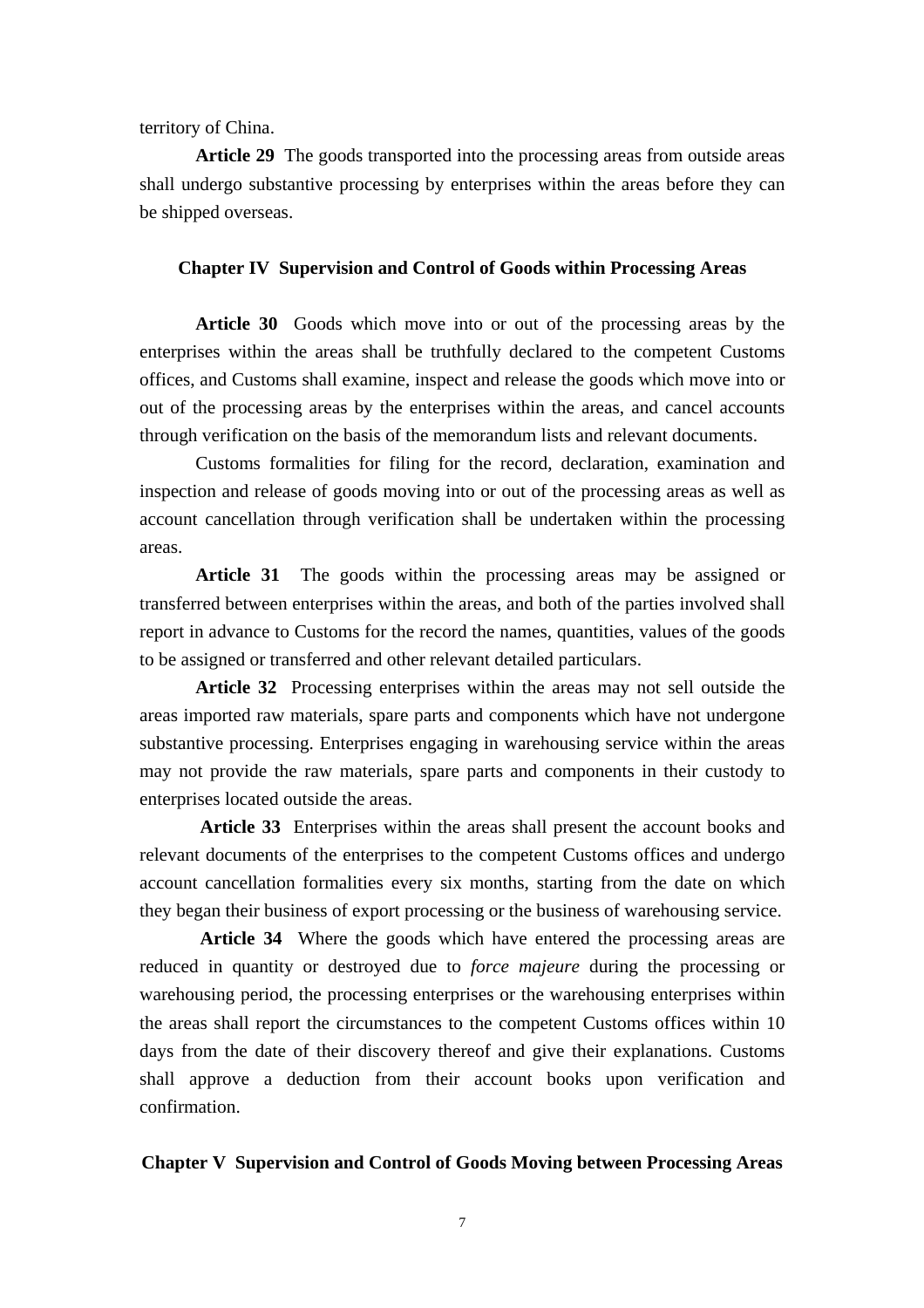**Article 35** For goods moving between different processing areas, both the parties sending and receiving the goods shall jointly apply to the competent Customs office in the sending areas. Upon verification and approval by Customs, the matter shall be handled in accordance with the relevant provisions on Customs transshipment.

 **Article 36** When goods are transshipped to another processing area, the competent Customs office in the receiving area shall release them to the enterprise or the warehouse after checking and confirming that the sealing marks are intact and the goods tally with the documents.

 **Article 37** Where goods moving between different processing areas can not be moved as goods in Customs transshipment, the competent Customs office in the receiving area shall collect from the receiving enterprise a guarantee in the amount equivalent to the value of the goods. After goods arrive at the receiving area, and have been verified and confirmed by Customs that no error exists, the competent Customs office shall return the guarantee to the enterprise within 10 working days.

## **Chapter VI Supervision and Control of Means of Transport and Articles Carried by Persons Entering or Leaving Processing Areas**

 **Article 38** Means of transport and persons shall enter or leave the processing areas through specific channels designated by Customs.

 **Article 39** Processed products to be shipped overseas from the processing areas and goods to be transported from the processing areas to outside areas, after being examined and released by Customs, shall be transported by the specialized transportation enterprises established within the areas with approval of Customs. The following goods may be carried by persons specially designated by enterprises or transported by the enterprises themselves after being examined by the competent Customs offices:

(1) petty goods with a value of 10,000 US dollars or less;

 (2) articles which are transported back to outside areas to be returned or replaced due to sub-standard quality;

 (3) articles for which the formalities for payment of import duties and taxes have been fulfilled; and

(4) other articles examined and approved by Customs.

 **Article 40** The person responsible for the means of transport of the goods entering or leaving the processing areas shall fulfill registration and filing formalities with Customs by presenting the business license of the enterprise legal person and a list of names, the number, registered plate numbers of the means of transport and the